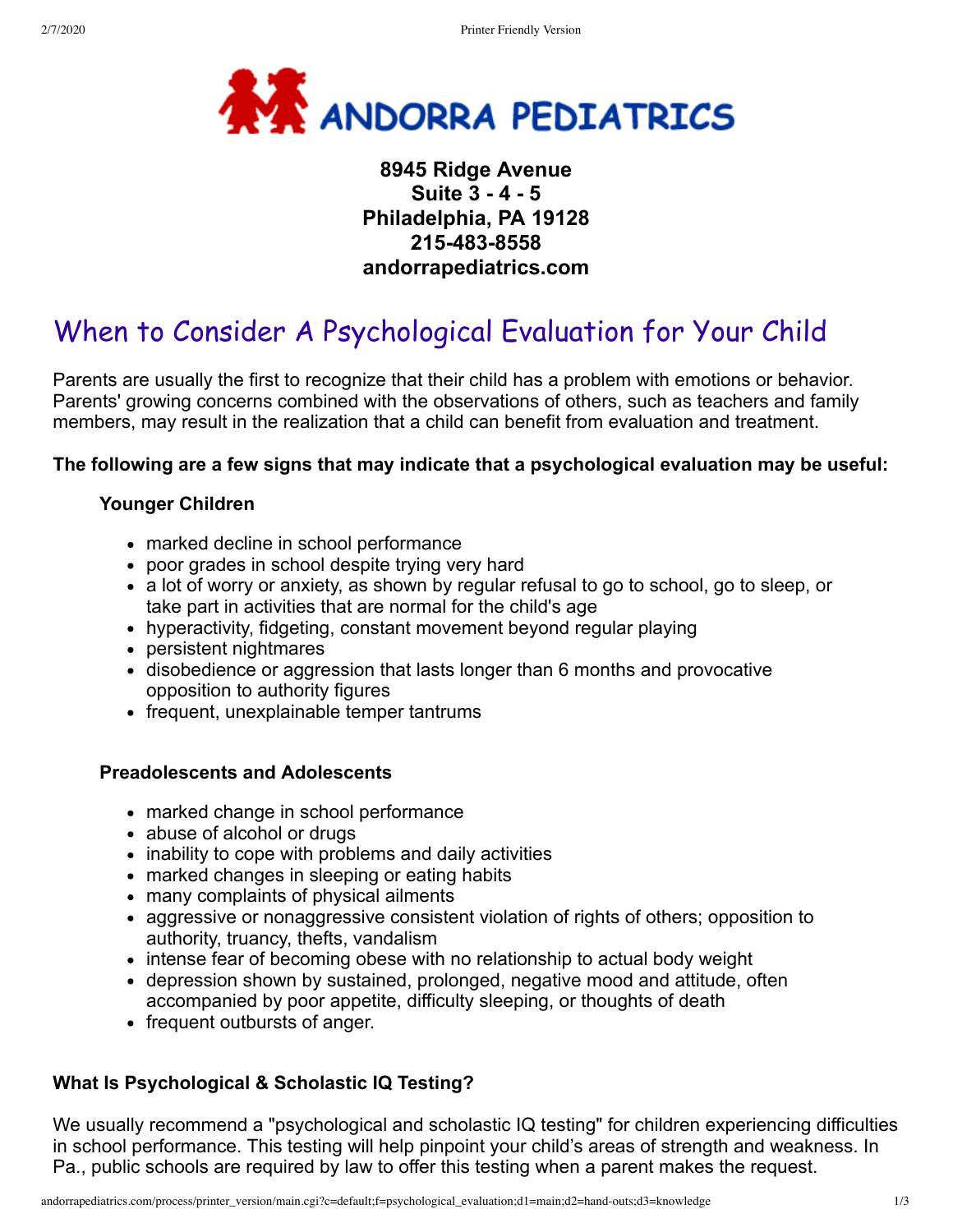The private schools and Catholic schools are not required to perform this testing under this law. In these cases, if you make the request and your child's school is not able to perform the testing, you can make the request from the public school your child would have attended in your area. If you pay school taxes, then the public school is required to perform the testing even though your child does not attend that school.

Please ask us for a prescription requesting "Psychological & Scholastic IQ Testing." We will date the prescription and parents can present it to their child's principal or counselor. The law states the testing must be done within 45 school days. Please obtain a copy of the final report for us to review.

### **What Is Psychological Counseling?**

Psychological counseling refers to a variety of techniques and methods used to help children and adolescents who are experiencing difficulties with emotion and behavior. Although there are different types of psychotherapy, each relies on communication as the basic tool for bringing about change in a person's feelings and behavior.

Psychological counseling is often used in combination with other treatments, such as medication, behavior management, or work with the school.

Psychological counseling may involve an individual child, group, or family. For children and adolescents, playing, drawing, building, and pretending, as well as talking, are important ways of sharing feelings and resolving problems.

As part of the initial assessment, a mental health professional will determine the need for psychological counseling. This decision will be based upon such things as the child's current problems, history, level of development, ability to cooperate in treatment, and what interventions are most likely to help.

The relationship that develops between the therapist and the child is very important. The child or adolescent must feel comfortable, safe, and understood. This type of trusting environment makes it much easier for the child to express his or her thoughts and feelings and to benefit from the therapy.

Psychological counseling helps children and adolescents in a variety of ways. They receive emotional support, resolve conflicts with people, understand feelings and problems, and try out new solutions to old problems. Goals for therapy may be specific (change in behavior, improved relations with friends) or more general (less anxiety, better self-esteem). The length of therapy depends on the complexity and severity of problems.

#### **Parents should ask the following questions:**

- Why is psychotherapy being recommended?
- What are some of the results I can expect to see?
- How long will my child be involved in therapy?
- How frequently will the therapist or doctor want to see my child?
- Will the therapist or doctor be meeting with just my child or the entire family?
- How will we be informed about our child's progress and how can we help?
- How soon can we expect to see some changes?

The therapist or doctor providing the psychotherapy will be able to answer your questions and concerns.